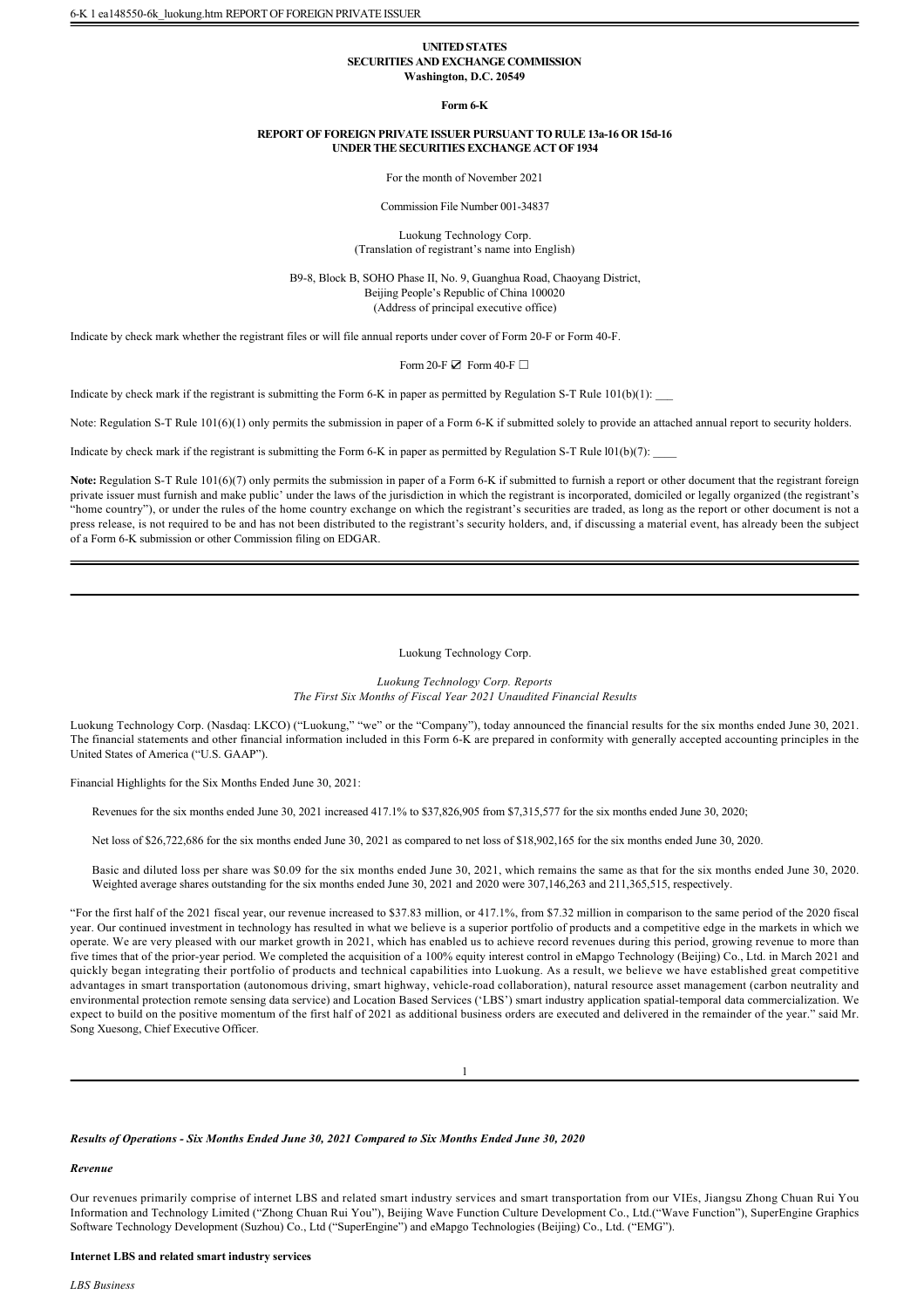Zhong Chuan Rui You and Wave Function derive revenue from the provision of user acquisition services to their advertisers on the strength of the LBS services they offer; customers pay them based on performance, as measured by CPI (Cost Per Install), CPM (Cost Per Mile), and CPC (Cost Per Click). They recognize revenue over time because customers receive and consume the benefit of their advertising services throughout the contract period.

#### *Software and services*

SuperEngine generates revenues primarily in the form of sale of a software license and provision of technology services. License fees include perpetual license fees, term license fees and royalties. Technology services primarily consist of fees for providing technology support services and technology solution services that enable customers to gain real-time operational intelligence by harnessing the value of their data.

Revenue for the sale of software licenses is recognized at the point in time when the right to use the software is provided to its customers.

Technology support service revenue is recognized over time as the services are performed because the customer receives and consumes the benefit of its performance throughout the contract period. Technology solution service revenue is recognized at the point in time when the service is completed. It bills for the services it has performed in accordance with the terms of the contract. It recognizes the revenues associated with these professional services as it delivers the services to the customers.

#### **Smart transportation**

#### *Map data licensing*

EMG provides perpetual map data licenses to customers and collects one time license fees from customers. Revenue are recognized at the point in time when customers obtain the right to use the map data.

# *Autonomous driving simulation & verification test*

EMG provides data collection and desensitization for compliance with legal requirements to system manufacturers and automobile manufacturers for autonomous driving simulation and verification testing. Revenues are derived from the provision of data collection and desensitization service for compliance with legal requirements. Revenues are recognized over time as the services are performed because the customer receives and consumes the benefit of its performance throughout the contract period.

#### *Map service platform local deployment*

Through local deployment, EMG provides a one-time map service platform license or a map service platform license for a certain period with timely updates to the map service platform during such contract to certain public sectors and enterprises to support their location-based application. The map service platform includes map data and software that support certain map applications such as display, search, routing and others. Revenues from a map data license for a certain period are recognized ratably over time because the customer receives and consumes the benefit of the Group's map services throughout the contract period.

For the six months ended June 30, 2021, we had revenue of \$37,826,905, as compared to revenue of \$7,315,577 for the six months ended June 30, 2020, an increase of \$30,511,328, or 417.1%.

● LBS Business

For the six months ended June 30, 2021, revenue from the LBS business was \$31,633,177, an increase of \$24,555,015, or 346.9%, from \$7,078,162 for the six months ended June 30, 2020. The increase was mainly due to the integration and continuous improvement of geographic information points of interest (POI), characteristic areas of interest (AOI) and other data with AI algorithms, which subsequently improved advertising conversion to meet a growing customer base and increased demand.

Software and services

Platform Software and Services For the six months ended June 30, 2021, revenue from sales of remote sensing and GIS data management service platform software and services increased to \$4,388,912, from \$237,415 for the six months ended June 30, 2020.

**EMG** Business

EMG, a leading provider of navigation and electronic map services in China, contributed revenue of approximately \$1,804,816 during the period since the acquisition of the control of EMG closed on March 17, 2021. This revenue was mainly driven by HD Map data services provided to auto makers in connection with autonomous driving.

# *Operating costs and expenses*

Our operating costs and expenses consist of cost of revenues, selling, general and administrative expenses, and research and development expenses.

# *Cost of Revenues*

Cost of revenues increased by 414.4% to \$34,341,999 for the six months ended June 30, 2021 from \$6,676,517 for the six months ended June 30, 2020.

The cost of revenues primarily consists of traffic acquisition costs and salary and benefit expenses. Our traffic acquisition costs may vary due to a number of factors, including scale, targeted audience and the geography of traffic.

Salary and benefit expenses for employees directly involved in data collection and processing, direct production costs, which are primarily comprised of field surveyrelated costs and hard disk materials costs, and depreciation of facilities and equipment used in data collection and processing.

# *Selling and marketing expense*

Our selling and marketing expense mainly includes promotional and marketing expenses and compensation for our sales and marketing personnel.

Selling expense totaled \$2,343,601 for the six months ended June 30, 2021, as compared to \$617,839 for the six months ended June 30, 2020, an increase of \$1,725,762 or 279.3%. The increase was primarily attributable to an increase in salaries of approximately \$528,000 due to an increase in number of marketing personnel and an increase in marketing and advertising expenses of approximately \$1,116,000.

# *General and administrative expense*

Our general and administrative expenses consist primarily of salaries and benefits for our general and administrative personnel, rent, fees and expenses for legal,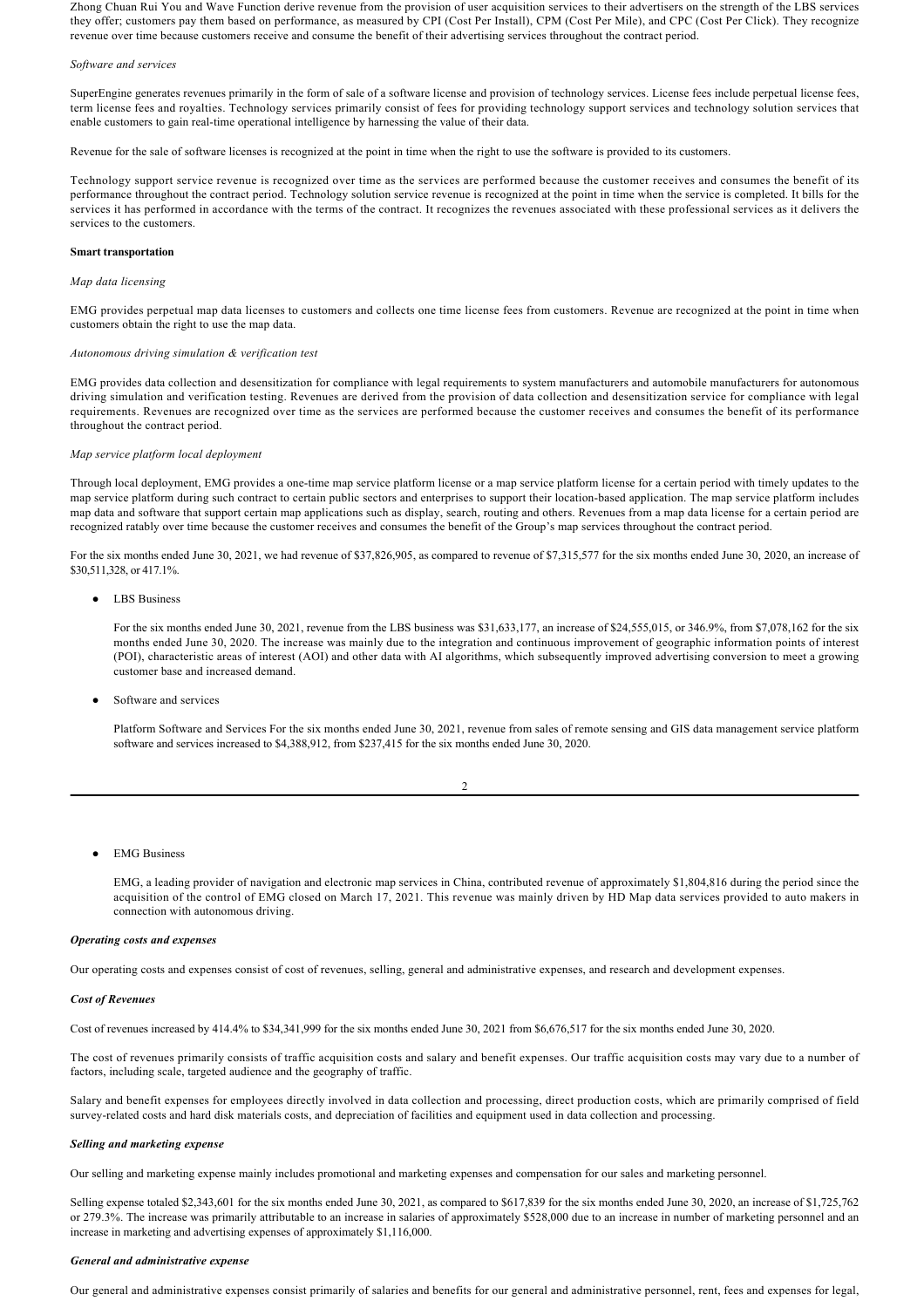accounting and other professional services.

General and administrative expense totaled \$14,866,329 for the six months ended June 30, 2021, as compared to \$12,561,785 for the six months ended June 30, 2020, an increase of \$2,304,544 or 18.3%. The increase was primarily attributable to an increase in consulting fees of approximately \$4,906,000, an increase in legal and professional fees of approximately \$1,620,000, an increase in salary expenses of approximately \$729,000 and an increase in professional fees of approximately \$393,000, offset by a decrease in impairment for goodwill of approximately \$3,620,000 and a decrease in impairment loss of accounts and other receivables of approximately \$3,048,000.

# *Research and development expenses*

Research and development expenses primarily consist of salaries and benefits for research and development personnel.

Research and development expenses totaled \$11,379,986 for the six months ended June 30, 2021, as compared to \$4,343,682 for the six months ended June 30, 2020, an increase of \$7,036,304 or 162.0%. The increase was primarily attributable to an increase in salaries of approximately \$1,362,000 due to an increase in number of staff in the R&D department, an increase in amortization of intangible assets of approximately \$2,418,000 as a result of the acquisition of a 100% equity interest in EMG and an increase in software developments expenses of approximately \$2,868,000.

3

# *Loss from operations*

As a result of the factors described above, for the six months ended June 30, 2021, loss from operations amounted to \$25,105,010 as compared to loss from operations of \$16,884,246 for the six months ended June 30, 2020, an increase of \$8,220,764, or 48.7%.

#### *Other income/expense*

Other income/expense primarily includes interest expenses from other loans and foreign currency gains/losses.

For the six months ended June 30, 2021, other expense, net, amounted to \$1,901,065 as compared to other expense, net, of \$2,017,919 for the six months ended June 30, 2020, a decrease of \$116,854, or 5.8%, which was primarily attributable to a decrease in foreign currency transaction loss of approximately \$366,000 and a decrease in other income of approximately \$318,000, offset by an increase in interest expenses of approximately \$567,000.

## *Net loss*

As a result of the factors described above, our net loss was \$26,722,686 for the six months ended June 30, 2021, compared to net loss of \$18,902,165 for the six months ended June 30, 2020, an increase of \$7,820,521 or 41.4%.

## *Foreign currency translation adjustment*

Our reporting currency is the U.S. dollar. The functional currency of our parent company and subsidiaries of LK Technology, MMB and Mobile Media is the U.S. dollar and the functional currency of the Company's subsidiaries incorporated in China is the Chinese Renminbi ("RMB"). The financial statements of our subsidiaries incorporated in China are translated to U.S. dollars using period end rates of exchange for assets and liabilities, and average rates of exchange (for the period) for revenue, costs and expenses. Net gains and losses resulting from foreign exchange transactions are included in the consolidated statements of operations and comprehensive loss. As a result of foreign currency translations, which are a noncash adjustment, we reported a foreign currency translation gain of \$61,902 for the six months ended June 30, 2021, as compared to a foreign currency translation gain of \$462,022 for the six months ended June 30, 2020. This noncash gain had the effect of decreasing our reported comprehensive loss.

## *Comprehensive loss*

As a result of our foreign currency translation adjustment, we had comprehensive loss for the six months ended June 30, 2021 of \$26,660,784, compared to comprehensive loss of \$18,440,143 for the six months ended June 30, 2020.

## *Liquidity and Capital Resources*

Liquidity is the ability of a company to generate funds to support its current and future operations, satisfy its obligations and otherwise operate on an ongoing basis. We historically relied on cash flow provided by operations and financing to provide our working capital. At June 30, 2021 and December 31, 2020, we had cash balances of approximately \$14,497,628 and \$71,793, respectively. A significant portion of these funds are located in financial institutions located in the PRC and will continue to be indefinitely reinvested in our operations in the PRC.

The following table sets forth a summary of changes in our working capital from December 31, 2020 to June 30, 2021:

|                           |   |                         |  | December 31,<br>2020 |   | December 31,<br>2020<br>to June 30,<br>2021 |                      |
|---------------------------|---|-------------------------|--|----------------------|---|---------------------------------------------|----------------------|
|                           |   | <b>June 30,</b><br>2021 |  |                      |   | Change                                      | Percentage<br>Change |
| Working capital deficit:  |   |                         |  |                      |   |                                             |                      |
| Total current assets      | ъ | 30,613,519              |  | 12,049,113           | S | 18,564,406                                  | 154.1%               |
| Total current liabilities |   | 81,831,365              |  | 73,613,138           |   | 8,218,227                                   | 11.2%                |
| Working capital deficit:  |   | (51,217,846)            |  | (61, 564, 025)       |   | 10,346,179                                  | $(16.8)^{0/6}$       |

Our working capital deficit decreased by \$10,346,179 to a working capital deficit of \$51,217,846 at June 30, 2021 from \$61,564,025 at December 31, 2020. This decrease in working capital deficit is primarily attributable to an increase in cash of approximately \$14,426,000 due to the financing activities in February 2021, an increase in accounts receivable of approximately \$4,897,000, an increase in notes receivable of approximately of \$245,000 and a decrease in amounts due to related parties of approximately \$310,000, offset by decrease in other receivables of approximately \$1,003,000, an increase in accounts payable of approximately \$1,406,000, an increase in accrued liabilities and other payables of approximately \$6,131,000, an increase in deferred revenue of approximately \$896,000 and an increase in lease liability of approximately \$96,000.

We incurred negative cash flows from operating activities and net losses for the six months ended June 30, 2021, which raises substantial doubt about the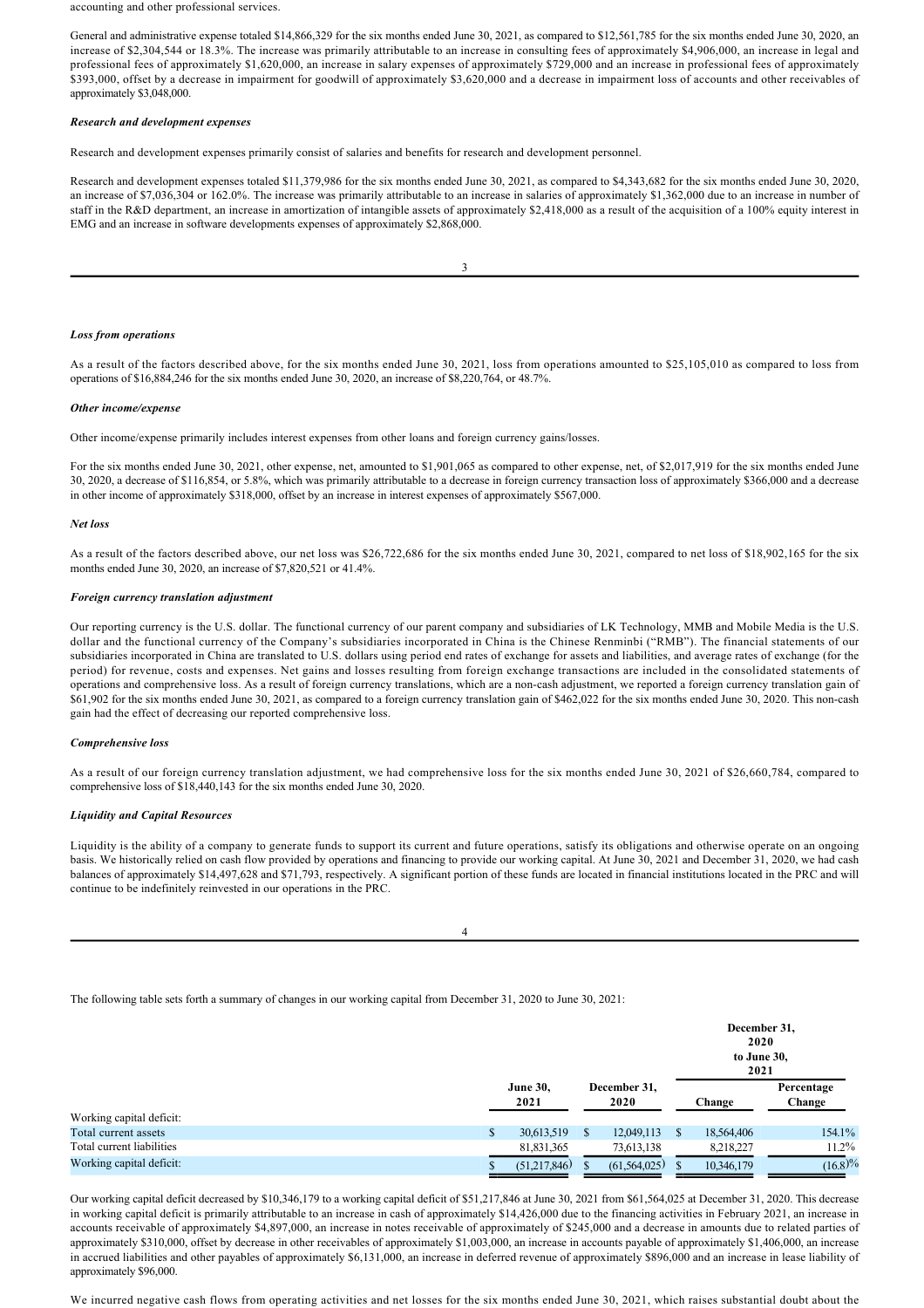Company's ability to continue as a going concern. In order to continue as a going concern and mitigate our liquidity risk, the Company will need additional capital resources, among other things. Management's plans to obtain such resources for the Company include (1) obtaining more sales contracts, (2) increasing proceeds from loans from both unrelated and related parties to provide the resources necessary to fund the development of our business plan and operations, and (3) increasing proceeds from loans from financial institutions and/or existing investors to increase working capital in order to meet capital demands. On September 22, 2021, the Company closed a registered direct offering of (i) 27,333,300 ordinary shares and (ii) warrants to purchase 13,666,650 ordinary shares at a combined purchase price of \$1.20. The gross proceeds to Luokung from this offering are approximately \$32.8 million. However, management cannot provide any assurance that the Company will be successful in accomplishing these plans.

## *Cash flows for the six months ended June 30, 2021 compared to the six months ended June 30, 20120*

The following summarizes the key components of our cash flows for the six months ended June 30, 2021 and 2020:

|                                           | <b>Six Months Ended</b> |               |  |                |
|-------------------------------------------|-------------------------|---------------|--|----------------|
|                                           | <b>June 30.</b>         |               |  |                |
|                                           |                         | 2021          |  | 2020           |
| Net cash used in operating activities     |                         | (34,266,792)  |  | (3,559,914)    |
| Net cash used in investing activities     |                         | (68,302,465)  |  | (18, 404, 241) |
| Net cash provided by financing activities |                         | 116, 167, 114 |  | 18,533,819     |
| Effect of foreign exchange rate changes   |                         | 827,979       |  | (52,983)       |
| Net increase (decrease) in cash           |                         | 14,425,836    |  | (3,483,319)    |
|                                           |                         |               |  |                |

5

Net cash flow used in operating activities was \$34,266,792 for the six months ended June 30, 2021 as compared to net cash flow used in operating activities of \$3,559,914 for the six months ended June 30, 2020, an increase of \$30,706,878.

Net cash flow used in operating activities for the six months ended June 30, 2021 primarily reflected our net loss of approximately \$26,722,686, and the add-back of non-cash items, primarily consisting of depreciation and amortization expense of approximately \$5,682,000, allowance for doubtful receivables of approximately \$4,176,000, foreign currency exchange difference of approximately \$73,000, loss on disposal of property, plant and equipment of approximately \$104,000, write off of account payables of approximately \$202,000 and changes in operating assets and liabilities primarily consisting of an increase in accounts receivable of approximately \$5,548,000, a decrease in accounts payable of approximately \$1,228,000, a decrease in lease liability of approximately \$290,000, a decrease in accrued liabilities and other payables of approximately \$11,221,000 and a decrease in deferred tax liability of approximately \$283,000, offset by a decrease in other receivables and prepayments of approximately \$789,000 and an increase in deferred revenue of approximately \$612,000.

Net cash flow used in operating activities for the six months ended June 30, 2020 primarily reflected our net loss of approximately \$18,902,000, and the add-back of non-cash items, primarily consisting of depreciation and amortization expense of approximately \$3,024,000, impairment for goodwill of approximately \$3,620,000, allowance for doubtful receivables of approximately \$7,224,000, foreign currency exchange difference of approximately \$434,000, loss on disposal of subsidiary of approximately \$126,000, gain on derecognition of lease of approximately \$41,000, professional fees for common share issuance of approximately \$37,000 and changes in operating assets and liabilities primarily consisting of a decrease in accounts payable of approximately \$1,662,000, a decrease in lease liability of approximately \$157,000, an increase in accrued liabilities and other payables of approximately \$938,000 and a decrease in deferred revenue of approximately \$2,795,000, offset by a decrease in accounts receivable of approximately \$1,636,000 and a decrease in other receivables and prepayment of approximately \$2,957,000.

Net cash flow used in investing activities was \$68,302,465 for the six months ended June 30, 2021 as compared to net cash flow used in investing activities of \$18,404,241 for the six months ended June 30, 2020. During the six months ended June 30, 2021, we made payments for the purchase of property, plant and equipment of approximately \$124,000, we made payments for the purchase of other assets of approximately \$1,882,000, we made the remaining payment for the acquisition of EMG of approximately \$68,235,931 and we made payments for equity investments of approximately \$439,000, offset by cash received from acquisition subsidiaries of approximately \$2,101,000 and proceeds from disposal of property, plant and equipment of approximately \$278,000. During the six months ended June 30, 2020, we made payments for the purchase of property, plant and equipment of approximately \$15,000, we made partial payment for the acquisition of EMG as disclosed in the Form 6K filed on September 13, 2019 of approximately \$18,262,000 and the disposal of subsidiary of approximately \$126,000.

Net cash flow provided by financing activities was \$116,167,114 for the six months ended June 30, 2021 as compared to net cash flow provided by financing activities of \$18,533,819 for the six months ended June 30, 2020. During the six months ended June 30, 2021, we received proceeds from issuance of common shares of approximately \$123,437,000 and additional capital investment from minority shareholders of approximately \$377,000, offset by payment of dividends on preferred shares of approximately \$664,000, redemption of series B preferred stock of approximately \$6,641,000 and deposits of notes of approximately \$346,000. During the six months ended June 30, 2020, we received a loan from Hangzhou Maijie Investment Co., Ltd., a subsidiary of Geely Technology of approximately \$21,180,000, offset by repayment to related parties of approximately \$2,647,000.

## **About Luokung Technology Corp.**

Luokung Technology Corp. is a leading spatial-temporal intelligent big data services company, as well as a leading provider of LBS and HD Maps for various industries in China. Backed by its proprietary technologies and expertise in HD Maps and related intelligent spatial-temporal big data, Luokung establishes city-level and industry-level holographic spatial-temporal digital twin systems and actively serves industries including autonomous driving, vehicle-road collaboration (V2X), smart transportation, smart travel, local business LBS, new infrastructure, smart cities, and smart industries (emergency, natural resources, environmental protection, water conservancy, energy, smart training, among others). The Company routinely provides important updates on its website: www.luokung.com/en.

#### **Safe Harbor Statements**

This press release contains "forward-looking statements" within the meaning of the Private Securities Litigation Reform Act of 1995, including certain plans, expectations, goals, and projections, which are subject to numerous assumptions, risks, and uncertainties. These forward-looking statements may include, but are not limited to, statements containing words such as "may," "could," "would," "plan," "anticipate," "believe," "estimate," "predict," "potential," "expects," "intends", "future" and "guidance" or similar expressions. These forward-looking statements speak only as of the date of this press release and are subject to change at any time. These forward-looking statements are based upon management's current expectations and are subject to a number of risks, uncertainties and contingencies, many of which are beyond the Company's control that may cause actual results, levels of activity, performance or achievements to differ materially from any future results, levels of activity, performance or achievements expressed or implied by such forward-looking statements. The Company's actual results could differ materially from those contained in the forward-looking statements due to a number of factors, including those described under the heading "Risk Factors" in the Company's Annual Report for the fiscal year ended September 30, 2017 filed with the Securities and Exchange Commission. The Company undertakes no obligation to update or revise any forward-looking statements, whether as a result of new information, future events or otherwise, except as required under applicable law.

<sup>6</sup>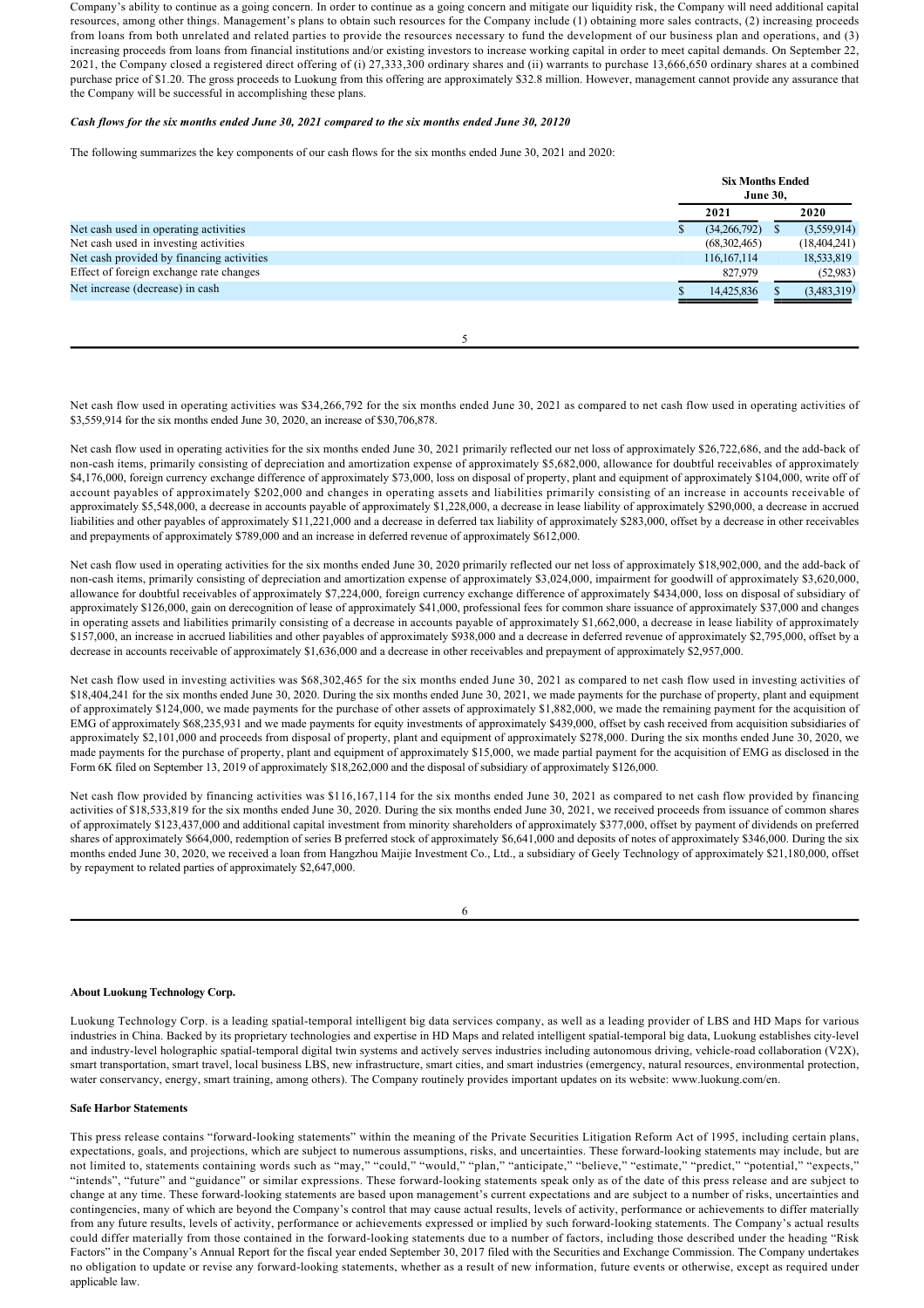### **LUOKUNG TECHNOLOGY CORP. AND SUBSIDIARIES UNAUDITED CONSOLIDATED BALANCE SHEETS (IN U.S. DOLLARS)**

|                                                             | As of<br><b>June 30.</b><br>2021 | As of<br>December 31.<br>2020 |  |
|-------------------------------------------------------------|----------------------------------|-------------------------------|--|
| Assets                                                      |                                  |                               |  |
| Current assets:                                             |                                  |                               |  |
| Cash                                                        | $\mathbf S$<br>14,497,628        | $\mathcal{S}$<br>71,793       |  |
| Accounts receivable, net of allowance for doubtful accounts | 8,877,983                        | 3,980,942                     |  |
| Other receivables and prepayment                            | 6,993,327                        | 7,996,378                     |  |
| Notes receivable                                            | 244,581                          |                               |  |
| Total current assets                                        | 30,613,519                       | 12,049,113                    |  |
| Non-current assets:                                         |                                  |                               |  |
| Property and equipment, net                                 | 1,554,585                        | 514,363                       |  |
| Intangible assets, net                                      | 110,405,373                      | 42,716,594                    |  |
| Goodwill                                                    | 83,765,949                       | 11,957,839                    |  |
| Investment                                                  | 436,835                          | 196,798                       |  |
| Right-of-use assets                                         | 1,069,226                        | 369,747                       |  |
| Other assets                                                | 1,882,262                        |                               |  |
| Other receivables, net (long term)                          | 3,892,066                        | 61,378,420                    |  |
| Total non-current assets                                    | 203,006,296                      | 117,133,761                   |  |
| <b>TOTAL ASSETS</b>                                         | 233,619,815                      | 129,182,874                   |  |
| Liabilities                                                 |                                  |                               |  |
| Current liabilities:                                        |                                  |                               |  |
| Accounts payable                                            | 7,247,358                        | 5,841,511                     |  |
| Accrued liabilities and other payables                      | 72,597,688                       | 66,467,084                    |  |
| Deferred revenue                                            | 1,553,902                        | 657,542                       |  |
| Lease liabilities - current portion                         | 432,417                          | 336,537                       |  |
| Amounts due to related parties                              |                                  | 310,464                       |  |
| <b>Total current liabilities</b>                            | 81,831,365                       | 73,613,138                    |  |
| Non-current liabilities:                                    |                                  |                               |  |
| Lease liabilities - non-current portion                     | 581,339                          |                               |  |
| Deferred tax liabilities                                    | 10,840,358                       | 211,796                       |  |
| Accrued liabilities and other payables (long term)          | 3,619,086                        | 2,663,835                     |  |
| Total non-current liabilities                               | 15,040,783                       | 2,875,631                     |  |
| <b>TOTAL LIABILITIES</b>                                    | 96,872,148                       | 76,488,769                    |  |

# Commitments and contingencies

# Shareholders' Equity

Share capital

| Preferred stock, \$0.01 par value; 22,794,872 shares authorized, issued and outstanding at June 30, 2021; 24,295,182 shares |                 |                      |
|-----------------------------------------------------------------------------------------------------------------------------|-----------------|----------------------|
| authorized, issued and outstanding at December 31, 2020                                                                     | 227.949         | 242,952              |
| Ordinary shares, \$0.01 par value; 500,000,000 shares authorized; 336,082,160 shares issued and outstanding at June 30,     |                 |                      |
| 2021; Ordinary shares, \$0.01 par value; 239,770,000 shares issued and outstanding at December 31, 2020                     | 3,360,822       | 2,397,701            |
| Additional paid-in capital                                                                                                  | 274,832,626     | 164,753,586          |
| Accumulated deficit                                                                                                         | (141, 550, 260) | (113,242,512)        |
| Accumulated other comprehensive income                                                                                      | (1,472,160)     | (1,523,978)          |
| Total equity attributable to owners of the company                                                                          | 135.398.977     | 52,627,749           |
| Non-controlling interest                                                                                                    | 1,348,690       | 66,356               |
|                                                                                                                             |                 |                      |
| Total Shareholders' Equity                                                                                                  | 136,747,667     | 52,694,105           |
|                                                                                                                             |                 |                      |
| TOTAL LIABILITIES AND SHAREHOLDERS' EQUITY                                                                                  | 233,619,815     | 129, 182, 874<br>Эħ. |
|                                                                                                                             |                 |                      |
|                                                                                                                             |                 |                      |

## **LUOKUNG TECHNOLOGY CORP. AND SUBSIDIARIES UNAUDITED INTERIM CONSOLIDATED STATEMENTS OF OPERATIONS AND COMPREHENSIVE LOSS (IN U.S. DOLLARS)**

8

|                                     |   | <b>For the Six Months Ended</b><br><b>June 30,</b> |           |
|-------------------------------------|---|----------------------------------------------------|-----------|
|                                     |   | 2021                                               | 2020      |
| Revenues                            | S | 37,826,905                                         | 7,315,577 |
| Less: Operating costs and expenses: |   |                                                    |           |
| Cost of revenues                    |   | 34, 341, 999                                       | 6,676,517 |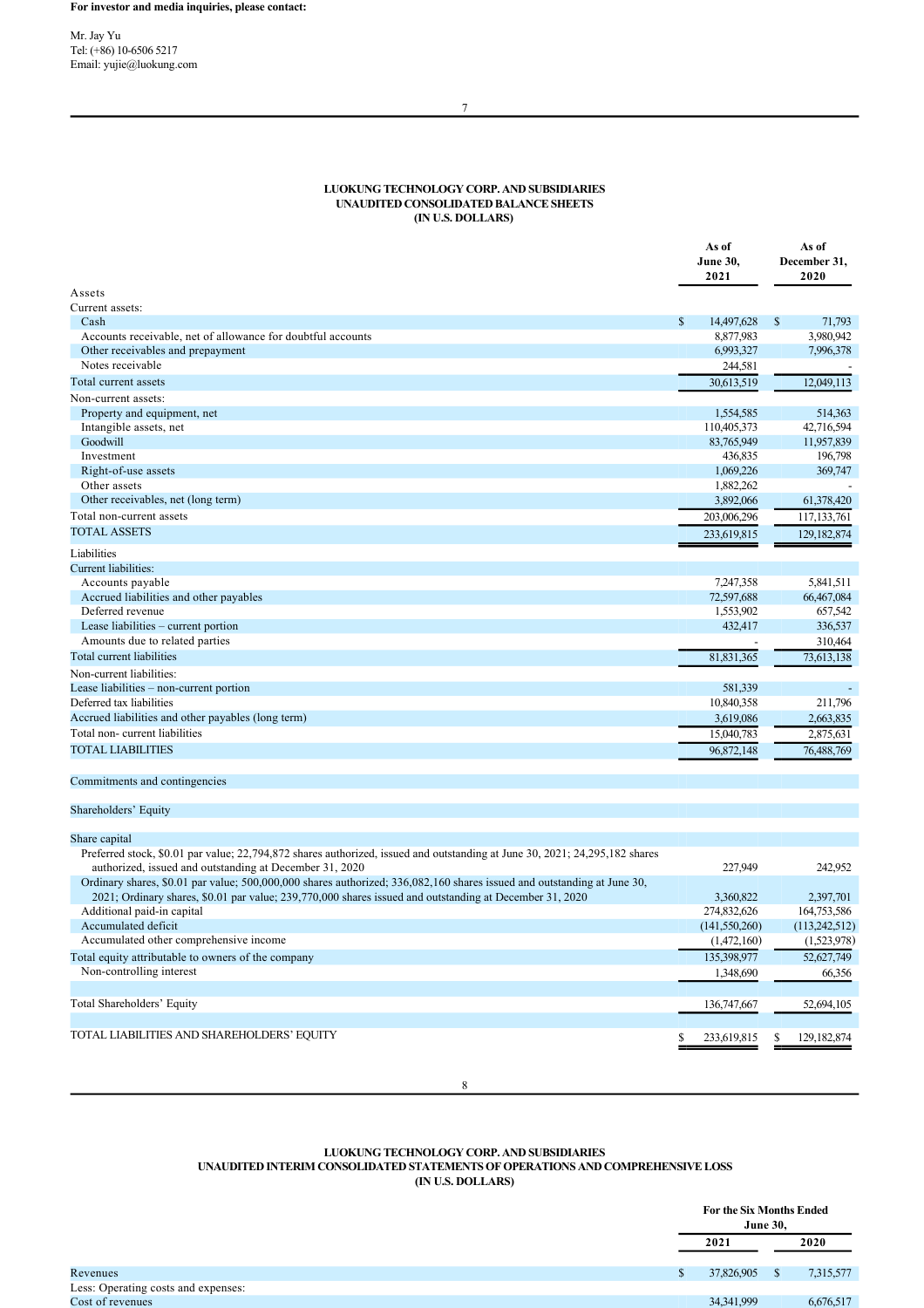| Selling and marketing                                                    |    | 2,343,601      |    | 617,839        |
|--------------------------------------------------------------------------|----|----------------|----|----------------|
| General and administrative                                               |    | 14,866,329     |    | 12,561,785     |
| Research and development                                                 |    | 11,379,986     |    | 4,343,682      |
| Total Operating costs and expenses                                       |    | 62,931,915     |    | 24,199,823     |
| Loss from operations                                                     |    | (25,105,010)   |    | (16,884,246)   |
| Other income (expense):                                                  |    |                |    |                |
| Interest expense                                                         |    | (2,192,752)    |    | (1,625,821)    |
| Foreign exchange losses, net                                             |    | (73, 128)      |    | (439, 326)     |
| Other income, net                                                        |    | 364,815        |    | 47,228         |
| Total other expense, net                                                 |    | (1,901,065)    |    | (2,017,919)    |
| Loss before income taxes                                                 |    | (27,006,075)   |    | (18,902,165)   |
| Income tax credit                                                        |    | 283,389        |    |                |
| Net loss                                                                 |    | (26, 722, 686) | S. | (18,902,165)   |
| Less: Net (loss) profit attributable to the non-controlling interest     |    | (920, 641)     |    | 70,252         |
| Net loss attributable to owners of the Company                           |    | (27, 643, 327) |    | (18, 831, 913) |
| Comprehensive loss:                                                      |    |                |    |                |
| Net loss                                                                 |    | (26, 722, 686) |    | (18,902,165)   |
| Other comprehensive income:                                              |    |                |    |                |
| Foreign currency translation adjustment                                  |    | 61,902         |    | 462,022        |
| Comprehensive loss                                                       |    | (26,660,784)   | S. | (18, 440, 143) |
| Less: Comprehensive loss attributable to the non-controlling interest    |    | (10,084)       |    | (6, 134)       |
| Comprehensive loss attributable to owner of the company                  | S  | (26,670,868)   | S  | (18, 446, 277) |
| Net loss per ordinary share:                                             |    |                |    |                |
| Basic and Diluted                                                        | \$ | (0.09)         | \$ | (0.09)         |
|                                                                          |    |                |    |                |
| Weighted average number of ordinary shares outstanding Basic and Diluted |    | 307,146,263    |    | 211,365,515    |
|                                                                          |    |                |    |                |

# 9

# **LUOKUNG TECHNOLOGY CORP. AND SUBSIDIARIES UNAUDITED INTERIM CONSOLIDATED STATEMENTS OF CASH FLOWS (IN U.S. DOLLARS)**

|                                                          |                                | <b>For the Six Months Ended</b><br><b>June 30,</b> |  |  |
|----------------------------------------------------------|--------------------------------|----------------------------------------------------|--|--|
|                                                          |                                |                                                    |  |  |
|                                                          | 2021                           | 2020                                               |  |  |
| CASH FLOWS FROM OPERATING ACTIVITIES:                    |                                |                                                    |  |  |
| Net loss                                                 | $\mathbb{S}$<br>(26, 722, 686) | (18,902,165)<br>$\mathcal{S}$                      |  |  |
| Depreciation and amortization                            | 5,682,011                      | 3,023,748                                          |  |  |
| Foreign currency exchange difference                     | 72,949                         | 433,870                                            |  |  |
| Increase in allowance for doubtful accounts              | 4,175,541                      | 7,223,875                                          |  |  |
| Impairment for goodwill                                  |                                | 3,619,968                                          |  |  |
| Loss on disposal of Subsidiary                           |                                | 126,373                                            |  |  |
| Gain on derecognition of lease                           |                                | (40,933)                                           |  |  |
| Written off of account payables                          | (202, 447)                     |                                                    |  |  |
| Common stock issuance for professional fee               |                                | 37,417                                             |  |  |
| Loss on disposal of property, plant and equipment        | (103, 604)                     |                                                    |  |  |
| <b>Changes in assets and liabilities</b>                 |                                |                                                    |  |  |
| Accounts receivable                                      | (5,547,577)                    | 1,636,010                                          |  |  |
| Other receivables and prepayment                         | 789,242                        | 2,957,066                                          |  |  |
| Deferred revenue                                         | 612,040                        | (2,795,260)                                        |  |  |
| Accounts payable                                         | (1,227,718)                    | (1,661,641)                                        |  |  |
| Change in lease liability                                | (290, 359)                     | (156, 647)                                         |  |  |
| Change in deferred tax liability                         | (283, 389)                     |                                                    |  |  |
| Accrued liabilities and other payables                   | (11,220,795)                   | 938,405                                            |  |  |
| Net cash used in operating activities                    | (34, 266, 792)                 | (3,559,914)                                        |  |  |
| <b>CASH FLOWS FROM INVESTING ACTIVITIES:</b>             |                                |                                                    |  |  |
| Cash out flow from acquisition subsidiaries              | (66, 135, 104)                 |                                                    |  |  |
| Proceeds from disposal of property and equipment         | 278,374                        |                                                    |  |  |
| Purchase of property and equipment                       | (124, 421)                     | (15, 488)                                          |  |  |
| Purchase of other assets                                 | (1,882,249)                    |                                                    |  |  |
| Equity investment                                        | (439,065)                      |                                                    |  |  |
| Payment made for acquisition of a subsidiary             |                                | (18,262,379)                                       |  |  |
| Disposal of subsidiary                                   |                                | (126, 374)                                         |  |  |
| Net cash used in investing activities                    | (68, 302, 465)                 | (18, 404, 241)                                     |  |  |
| CASH FLOWS FROM FINANCING ACTIVITIES:                    |                                |                                                    |  |  |
| Advance from/(repayment to) related parties              | 5,369                          | (2,646,638)                                        |  |  |
| Payment of dividends on preferred shares                 | (664, 421)                     |                                                    |  |  |
| Additional capital investment from minority shareholders | 377,020                        |                                                    |  |  |
| Deposits of notes                                        | (346, 117)                     |                                                    |  |  |
| Redemption of series B preferred stock                   | (6,641,328)                    |                                                    |  |  |
| Proceeds from issuance of debt                           | $\overline{\phantom{a}}$       | 21,180,457                                         |  |  |
| Proceeds from issuance of common shares                  | 123,436,591                    |                                                    |  |  |
| Net cash provided by financing activities                | 116, 167, 114                  | 18,533,819                                         |  |  |
| Effect of foreign exchange rate changes                  | 827,979                        | (52,983)                                           |  |  |
| Net increase (decrease) in cash                          | 14.425.836                     | (3,483,319)                                        |  |  |